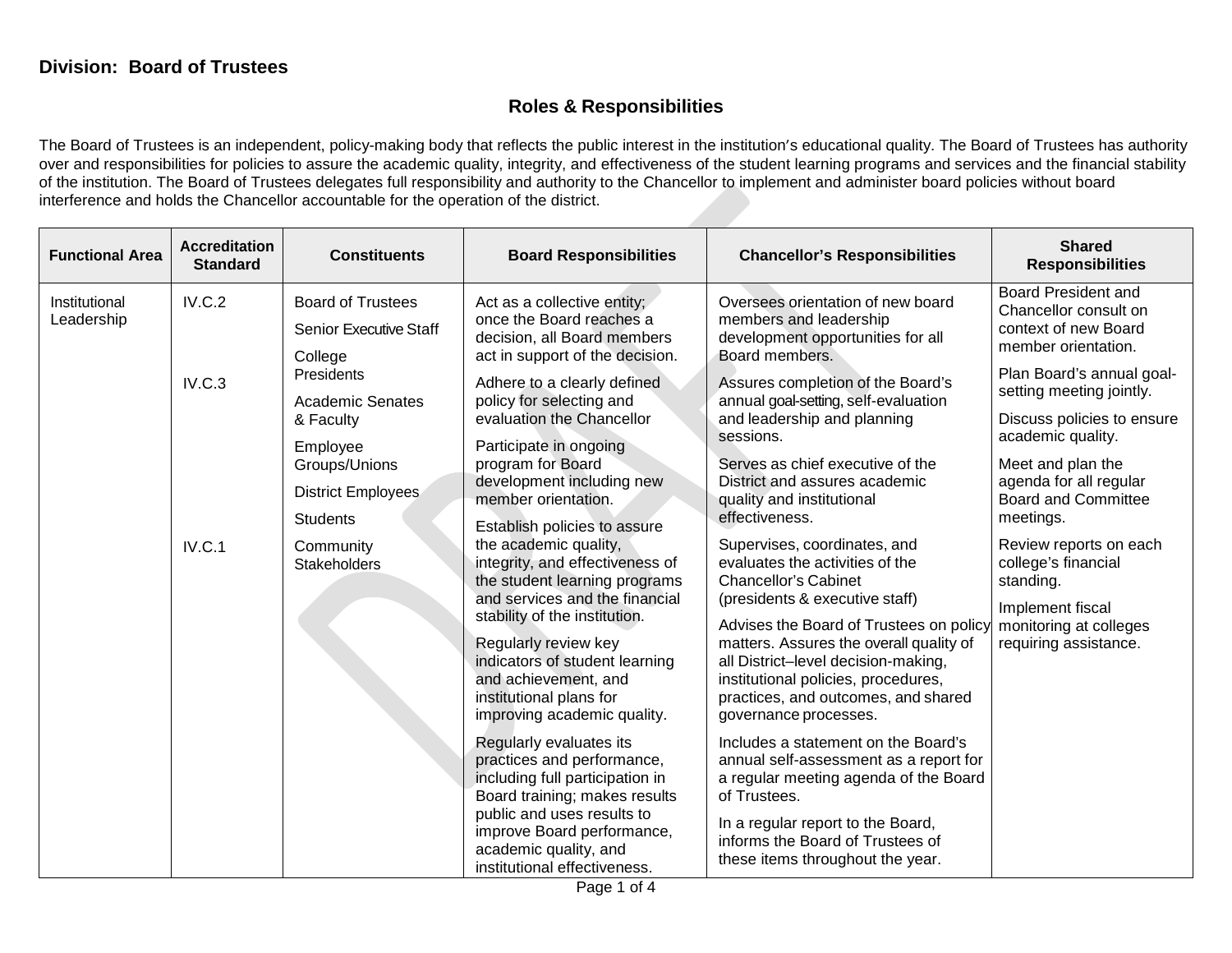## **Division: Board of Trustees**

| <b>Functional Area</b>                                    | <b>Accreditation</b><br><b>Standard</b> | <b>Constituents</b>                                                       | <b>Board Responsibilities</b>                                                                                                                                                                                                           | <b>Chancellor's Responsibilities</b>                                                                                                                                                                                    | <b>Shared</b><br><b>Responsibilities</b>                                                                                       |
|-----------------------------------------------------------|-----------------------------------------|---------------------------------------------------------------------------|-----------------------------------------------------------------------------------------------------------------------------------------------------------------------------------------------------------------------------------------|-------------------------------------------------------------------------------------------------------------------------------------------------------------------------------------------------------------------------|--------------------------------------------------------------------------------------------------------------------------------|
|                                                           | <b>IV.C.13</b>                          |                                                                           | Is informed about the<br>Eligibility Requirements, the<br>Accreditation Standards,<br>Commission policies,<br>accreditation processes, and<br>the colleges' accredited<br>status.                                                       | Brings updates on the functional<br>maps to the Board of Trustees for<br>review and comment.                                                                                                                            |                                                                                                                                |
|                                                           | <b>IV.C.13</b>                          |                                                                           | Supports through policy the<br>colleges' efforts to improve<br>and excel. The Board<br>participates in evaluation of<br>governing Board roles and<br>functions in the accreditation<br>process.                                         |                                                                                                                                                                                                                         |                                                                                                                                |
| Advocacy                                                  | IV.C.4<br>IV.C4                         | <b>Board of Trustees</b><br>All District and<br>college<br>constituencies | Acts as an independent,<br>policy-making body that<br>reflects the public interest in<br>the institution's educational<br>quality.<br>Advocates for and defends<br>the institution and protects it                                      | Represents the District and<br>District colleges to all local, state,<br>and national constituencies in<br>keeping with guidance from the<br>Board of Trustees.<br>Working with the Board of<br>Trustees, guides the    | Develop position<br>papers/points for discussion<br>with elected officials,<br>external agencies and<br>members of the public. |
|                                                           |                                         |                                                                           | from undue influence or<br>political pressure.                                                                                                                                                                                          | development of legislative<br>policy and advocacy positions<br>on behalf of the District and the<br>colleges.                                                                                                           |                                                                                                                                |
| <b>Financial Stability</b><br>and Resource<br>Development | <b>IV. C. 1</b>                         | Board of<br>Trustees<br>All District and college<br>constituencies        | Exercises authority over, and<br>responsibility for, policies to<br>assure the academic quality,<br>integrity, and effectiveness of<br>the student learning programs<br>and services and the financial<br>stability of the institution. | Establishes long-range plans to<br>assure District and college fiscal<br>stability.<br>Assures that District resources are<br>allocated in response to the District's<br>mission and strategic goals and<br>priorities. | Receive and review<br>quarterly fiscal reports on<br>each college's and the<br>ESC's budget expenditures.                      |
|                                                           |                                         |                                                                           |                                                                                                                                                                                                                                         |                                                                                                                                                                                                                         | Monitor the District's fiscal<br>health by requesting and<br>reviewing fiscal projections.                                     |
|                                                           |                                         |                                                                           |                                                                                                                                                                                                                                         | Identifies and pursues initiatives to<br>augment District and college<br>resources and external partnerships.                                                                                                           |                                                                                                                                |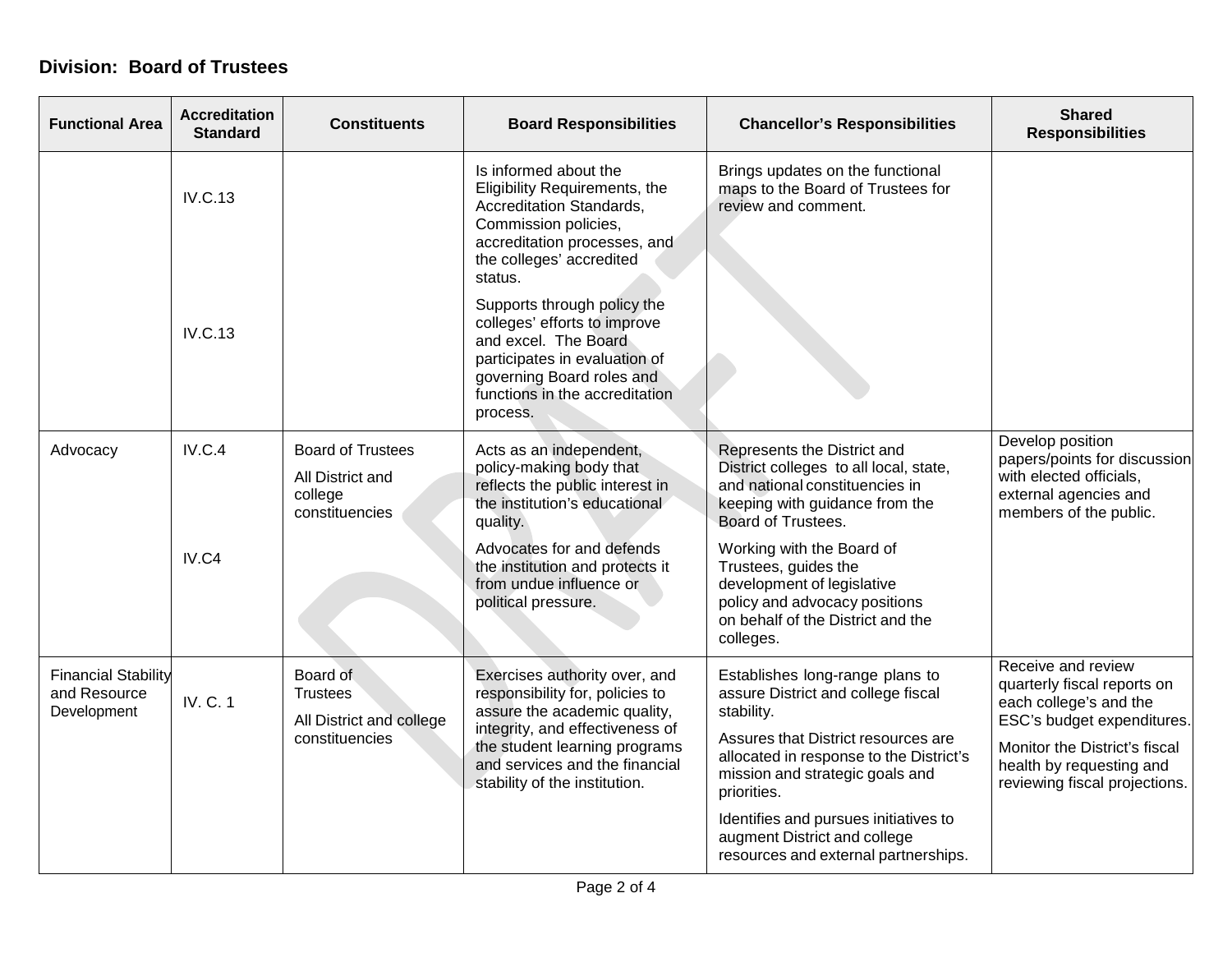## **Division: Board of Trustees**

| <b>Functional Area</b>     | <b>Accreditation</b><br><b>Standard</b>      | <b>Constituents</b>                                                                                                                    | <b>Board Responsibilities</b>                                                                                                                                                                                                                                                                                                                                                                                                                                                                                                                                                                                                                                                                                                              | <b>Chancellor's Responsibilities</b>                                                                                                                                                                                                                                                                                                                                                                                                                                                                                                                                                                                                                                                                                                                        | <b>Shared</b><br><b>Responsibilities</b>                                                                                                                                                                                                                                                                                                                                                                                                                  |
|----------------------------|----------------------------------------------|----------------------------------------------------------------------------------------------------------------------------------------|--------------------------------------------------------------------------------------------------------------------------------------------------------------------------------------------------------------------------------------------------------------------------------------------------------------------------------------------------------------------------------------------------------------------------------------------------------------------------------------------------------------------------------------------------------------------------------------------------------------------------------------------------------------------------------------------------------------------------------------------|-------------------------------------------------------------------------------------------------------------------------------------------------------------------------------------------------------------------------------------------------------------------------------------------------------------------------------------------------------------------------------------------------------------------------------------------------------------------------------------------------------------------------------------------------------------------------------------------------------------------------------------------------------------------------------------------------------------------------------------------------------------|-----------------------------------------------------------------------------------------------------------------------------------------------------------------------------------------------------------------------------------------------------------------------------------------------------------------------------------------------------------------------------------------------------------------------------------------------------------|
|                            |                                              |                                                                                                                                        |                                                                                                                                                                                                                                                                                                                                                                                                                                                                                                                                                                                                                                                                                                                                            | Engages in District-level strategic and<br>long-range academic planning, fiscal<br>stewardship, facilities and capital outlay<br>planning and construction, general<br>obligation bond management and<br>enrollment management.<br>Provides budgetary accountability at<br>the District and college level. Designs<br>and implements District bond programs<br>to secure bond funding.                                                                                                                                                                                                                                                                                                                                                                      |                                                                                                                                                                                                                                                                                                                                                                                                                                                           |
| Policies and<br>Procedures | IV.C.5<br>IV.C.6<br>IV.C.7<br><b>IV.C.11</b> | <b>Board of Trustees</b><br><b>Senior Staff</b><br>College<br>Presidents<br>Academic<br>Senates, Faculty<br>Unions<br>All stakeholders | Establish policies consistent<br>with the district mission to<br>ensure the quality, integrity<br>and improvement of student<br>learning programs and<br>services and the resources<br>necessary to support them.<br><b>Establish Board Rules</b><br>specifying the Board's size,<br>duties, responsibilities,<br>structure, and operating<br>procedures.<br>Act in a manner consistent<br>with Board policies and rules;<br>regularly assesses both for<br>effectiveness in fulfilling the<br>District's mission; revise as<br>necessary.<br>Uphold and adhere to a code<br>of ethics and conflict of<br>interest policy within a clearly<br>defined policy for dealing with<br>behavior that violates its code<br>and implements it when | Advises the Board in the<br>development of Board policies and<br>Board Rules.<br>Establishes and maintains District-<br>wide administrative policies<br>through Chancellor's Directives<br>and Administrative Regulations.<br>Provides for the regular review of<br>all directives and administrative<br>policies.<br>Work with the Board president to<br>ensure Board members'<br>understanding of Board Rules<br>through regular and Special<br>meetings of the Board.<br>Provides leadership in the<br>development of the District mission<br>and strategic and facilities plans to<br>support the educational<br>environment and experiences of<br>faculty, staff and students.<br>Serves as liaison between the<br>colleges and the Board of Trustees. | Discuss and develop long-<br>range fiscal accountability<br>and investment policies.<br>Review District's progress<br>on strategic plan goals.<br>Prepare Board Rule<br>changes as Notice items for<br>broad discussion prior to<br>adoption.<br>Meet and review<br>educational and facilities<br>master plans for alignment.<br>Meet jointly to discuss<br>Board's self-assessment.<br>Periodically discuss<br>Chancellor's progress on<br>annual goals. |
|                            |                                              |                                                                                                                                        | necessary.<br>Participates in an annual                                                                                                                                                                                                                                                                                                                                                                                                                                                                                                                                                                                                                                                                                                    | Assists the Board in the conduct of its<br>annual self-assessment.                                                                                                                                                                                                                                                                                                                                                                                                                                                                                                                                                                                                                                                                                          |                                                                                                                                                                                                                                                                                                                                                                                                                                                           |